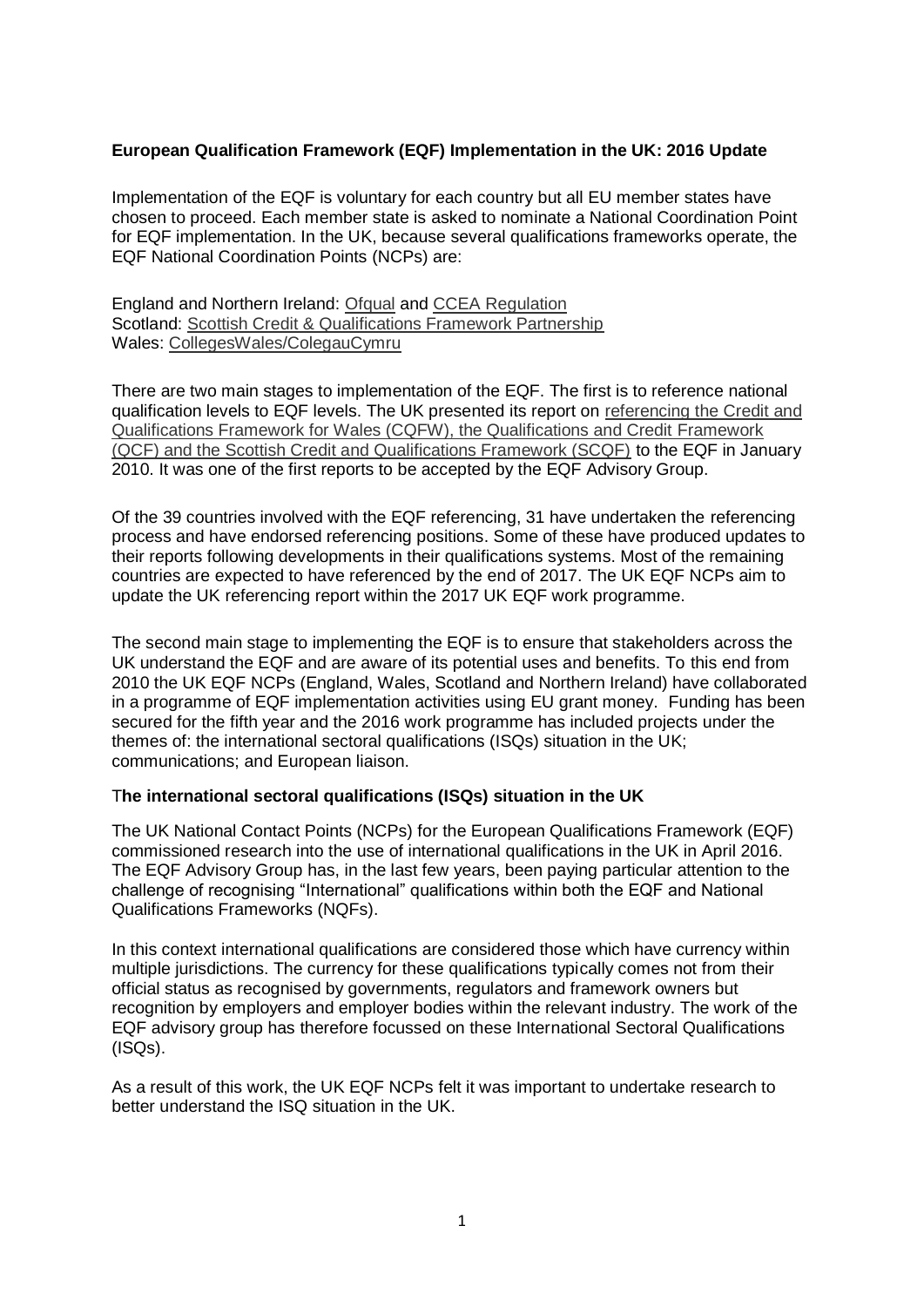It was agreed that the study would focus on five key economic sectors (administration and support services; health and social work; hospitality; ICT and science, production and engineering) and address the following three objectives:

- 1. To what extent ISQs are being used in the UK and whether or not this practice is growing?
- 2. Who offers these ISQs and why?
- 3. Would there be value in formal recognition of these qualifications on all the UK NQFs?

The results of this research can be accessed in the final report here (link to report) however some overarching findings were that:

- It was difficult to separate ISQs from National Qualifications Frameworks and adequately cover the 'non-state' qualifications; there is a commercial advantage of recognition on UK Frameworks as a quality stamp; 'exporters of qualifications not importers'
- The definition is confusing, not well recognised: many take it to include UK-created qualifications which are used in several countries or qualifications written for international audiences using UK standards
- ISQs appear, at this point of the research, to be more established in ICT, finance and engineering as seen in European studies. Inclusion of international competency frameworks or international sectoral qualifications frameworks may help expand this in other sectors, including those sectors outside of the 5 selected for this study
- Multinationals are likely to design and use ISQs but sometimes avoid engagement with national qualifications systems due to cost and time implications, and therefore don't recognise themselves as active participants in ISQs use and development.

## **General Communications**

Our 2016 communications work for promotion of the EU VET tools built on our 2015 joint customised workshops in each of the UK countries for careers information advice and guidance (CIAG) advisors and managers in Education and Employment, showing the benefits and use of the tools and related portals for this audience as well as the links between the tools.

A UK communications group was established with representation from the UK EQF and ECVET NCPs, Euroguidance, the Erasmus+ national agency, the UK Europass centre, and the Federation of Awarding Bodies (FAB) to develop and implement a joint communications strategy. The strategy included customised promotion of the tools to key target audiences (careers staff in education and employment; college admission staff, employers and awarding organisations) through tapping into relevant national and regional events in each UK country. A total of 13 regional events were targeted across England, Wales and Northern Ireland which included a workshop session or presentation to promote the use of the EU VET tools. These events ranged from regional Awarding Body forum meetings to CIAG regional conferences. Major UK events were also targeted to promote the tools including: the annual FAB conference; the UK NARIC conference; and the Erasmus+ conference.

The UK communications group also oversaw the development of a new, central, UK website for the EU VET initiatives. This was designed to be easily accessible to the key target audiences and tailored to help them (learners, workers, employers, colleges, universities and careers advisors) understand how skills and qualifications are recognised across Europe. Each page includes links to the databases and frameworks that are maintained by the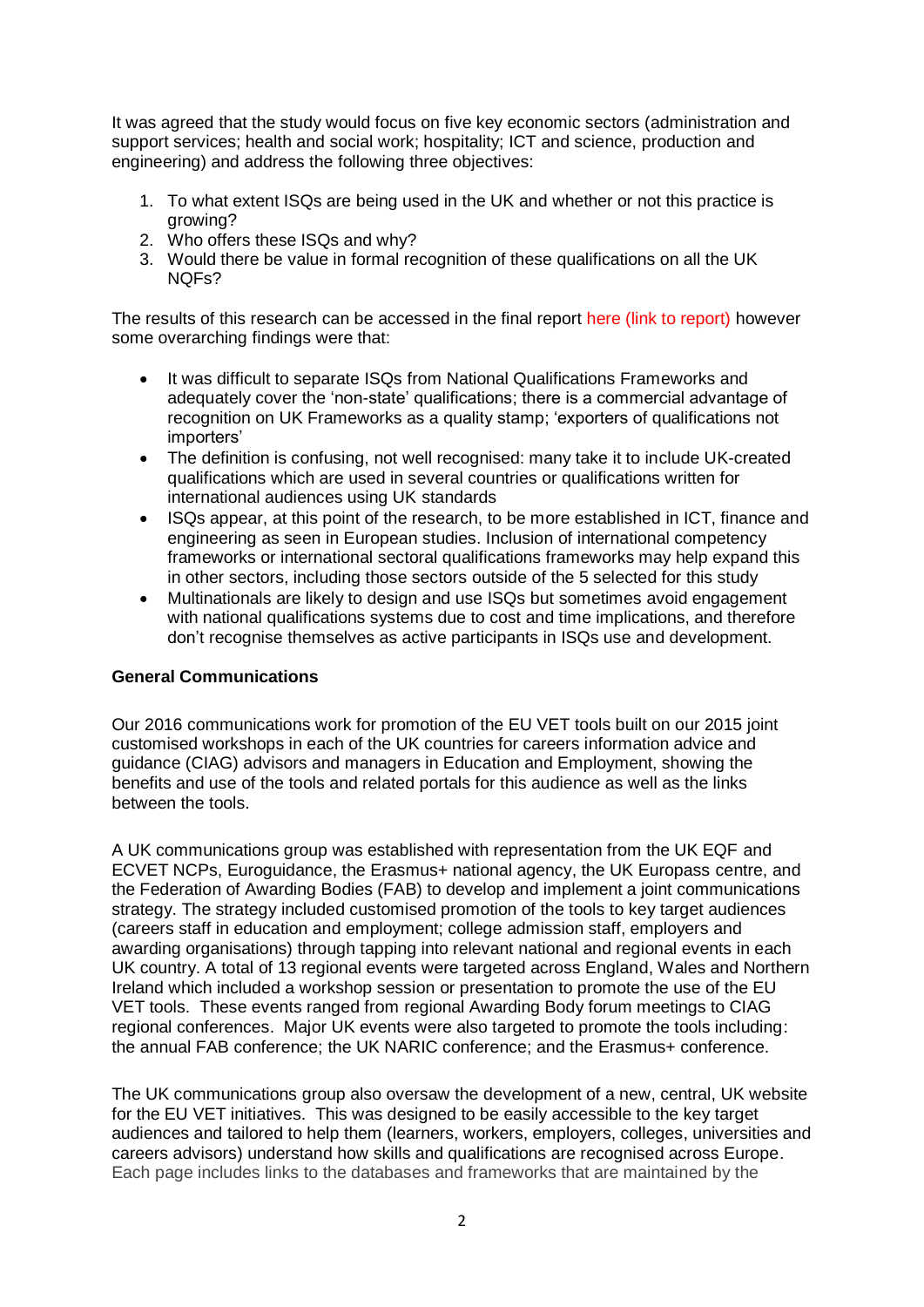European collective. The website is jointly maintained by the EQF National Contact Points of Scotland (SCQF Partnership), Wales (CollegesWales) and Northern Ireland (CCEA Regulation) under the coordination of CollegesWales. The website can be accessed at [www.skillsforeurope.uk](http://www.skillsforeurope.uk/)

The 2015 UK EQF work programme included a piece of work with UK Awarding Organisations (AOs) on EQF visibility on qualification certificates. The final report concluded that few AOs are actively including EQF level on qualification certificates or other key documents. As part of our EQF 2016 communications work, the Federation of Awarding Bodies (FAB), on our behalf, carried out a quick follow up survey with UK recognised AOs to see whether or not they are displaying EQF levels on qualification certificates and certificate supplements (if offered). The UK EQF NCPs wanted to get a totally accurate picture at this point and remind AOs that, with the UK exit from the EU, this is something they should now give serious consideration to. Of a total of 160 UK regulated awarding organisations, 116 responded, representing a response rate of 73%. Survey results showed that, despite promotion efforts by UK EQF NCPs with AOs during 2015 and 2016, the situation has not improved from the 2015 survey with few AOs displaying EQF level on either certificate supplements or learner qualification certificates. The survey report can be accessed here**.**

The 2016 communications work also promoted the participation of all relevant UK stakeholders and networks in the EU transparency tools with three meetings of the UK European Co-ordination Group for VET Initiatives. This group provides a co-ordination point for the implementation of the tools thus promoting understanding of the synergies between them.

### **European Liaison**

The final strand of our 2016 work programme was European Liaison. This included UK EQF NCP attendance at five EQF Advisory Group meetings where main topics discussed have included: the ongoing EQF referencing and re referencing (31 countries will have referenced to the EQF by the end of 2016 with the remaining 8 by the end of 2017); the pilot project on the horizontal comparison of levelled qualifications; the New Skills Agenda for Europe; the validation of non- formal and informal learning; and peer learning activities (PLAs).

The UK EQF NCPs jointly hosted, with the Ireland EQF NCP and the European Commission, a PLA on school leaving qualifications giving direct access to first cycle degree courses and their place within NQFs (and hence the EQF) in June 2016. The event was very successful with much positive feedback from many of the 40 participants who attended from various European countries. A report of the PLA can be accessed here.

## **Further Information**

[Learning Opportunities and Qualifications in Europe Portal](http://ec.europa.eu/ploteus/en) ec.europa.eu/ploteus/en

UK Skills for Europe website [www.skillsforeurope.uk](http://www.skillsforeurope.uk/)

Downloads **PDF** [Report on Referencing the UK Qualifications Frameworks to the EQF](http://ccea.org.uk/sites/default/files/docs/accreditation/european/eqf/Report%20on%20referencing%20the%20UK%20Qualifications%20Frameworks.pdf) 1.71 MB - uploaded 18-02-2016